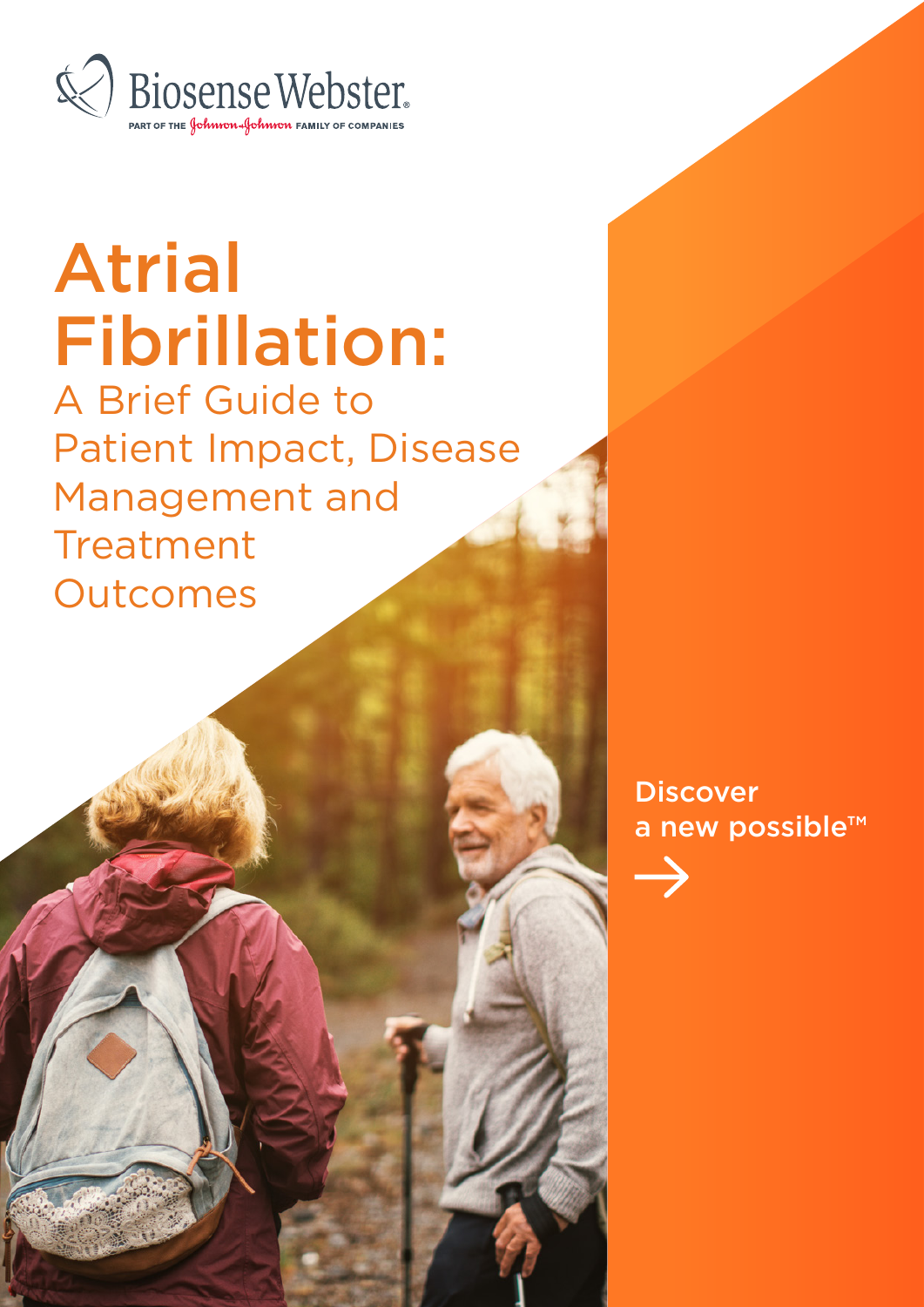#### **Overview**

What is Atrial Fibrillation and why is it imper

## TABLE OF CONTENTS

| ortant?                            | 4  |
|------------------------------------|----|
| <b>S</b><br>nd for AFib treatment? | 6  |
| anaging AFib                       | 7  |
| therapy in managing AFib? 8        |    |
| managing AFib?                     | 10 |
| mpared to                          | 12 |
|                                    | 14 |

AFib Management Guidelines What approaches do guidelines recommend for AFib treatment? 6

Treatment of AFib Patients Current treatment options available for ma

Drug Therapy What is the impact of antiarrhythmic drug therapy in managing AFib? 8

Catheter Ablation What is the impact of catheter ablation in

Treatment Comparison

What is the impact of catheter ablation com drug therapy in managing AFib?

**Conclusions**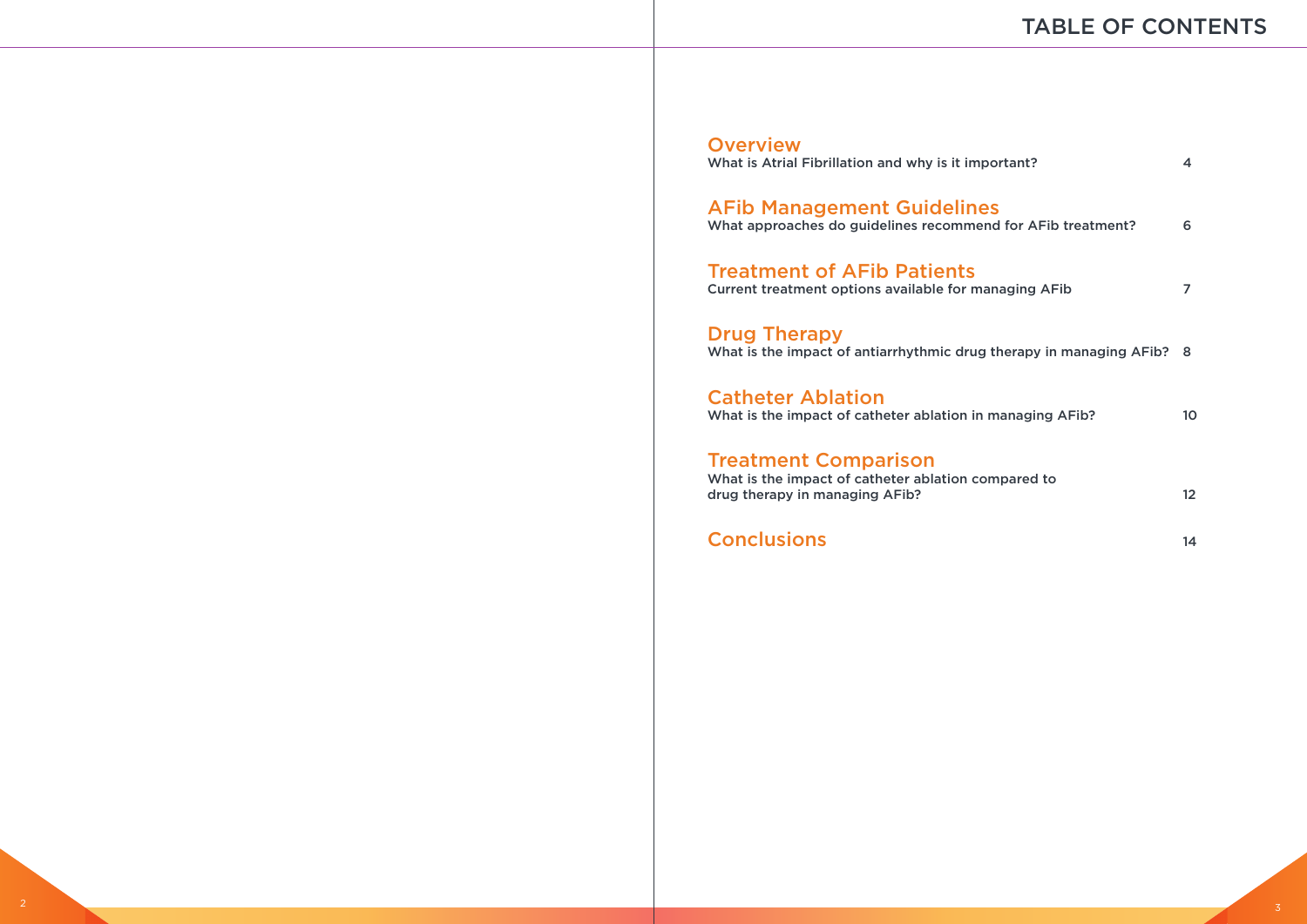Risk factors for AFib include:



- Obesity
- **Smoking**
- Alcohol consumption
- Caffeine consumption
- **Stress**

Early detection and diagnosis of AFib may help improve patient outcomes, since a long history and duration of AFib have been associated with recurrence.<sup>12</sup>

- **CONDITIONS7-11**
- High blood pressure • Heart failure
- History of heart attack
- Coronary artery disease
- Other heart disease
- **NON-MODIFIABLE FACTORS5-11**
- Older age
- Family history or other genetic factors
- Male sex

#### **LIFESTYLE FACTORS5-6**



## What is Atrial Fibrillation and why is it important?

Atrial Fibrillation (AFib) is characterized by an irregular and often fast heartbeat that results in uncoordinated contraction of the atria.1

**AFib is the most common type of cardiac arrhythmia**, and affects over 5.5 million people in the U.S., and over 33 million people worldwide.2 In the U.S., AFib is the primary cause of over 750,000 hospitalizations and approximately 150,000 deaths each year.4



AFib increasingly places a critical financial burden on the healthcare system, costing an estimated \$37.2B in the United States in 2020. 2

**NO SYMPTOMS** 

Symptoms of AFib disrupt daily life and range from mild to debilitating.<sup>19-21</sup> The most common symptoms are:<sup>14, 22, 23</sup>









Persistent AFib



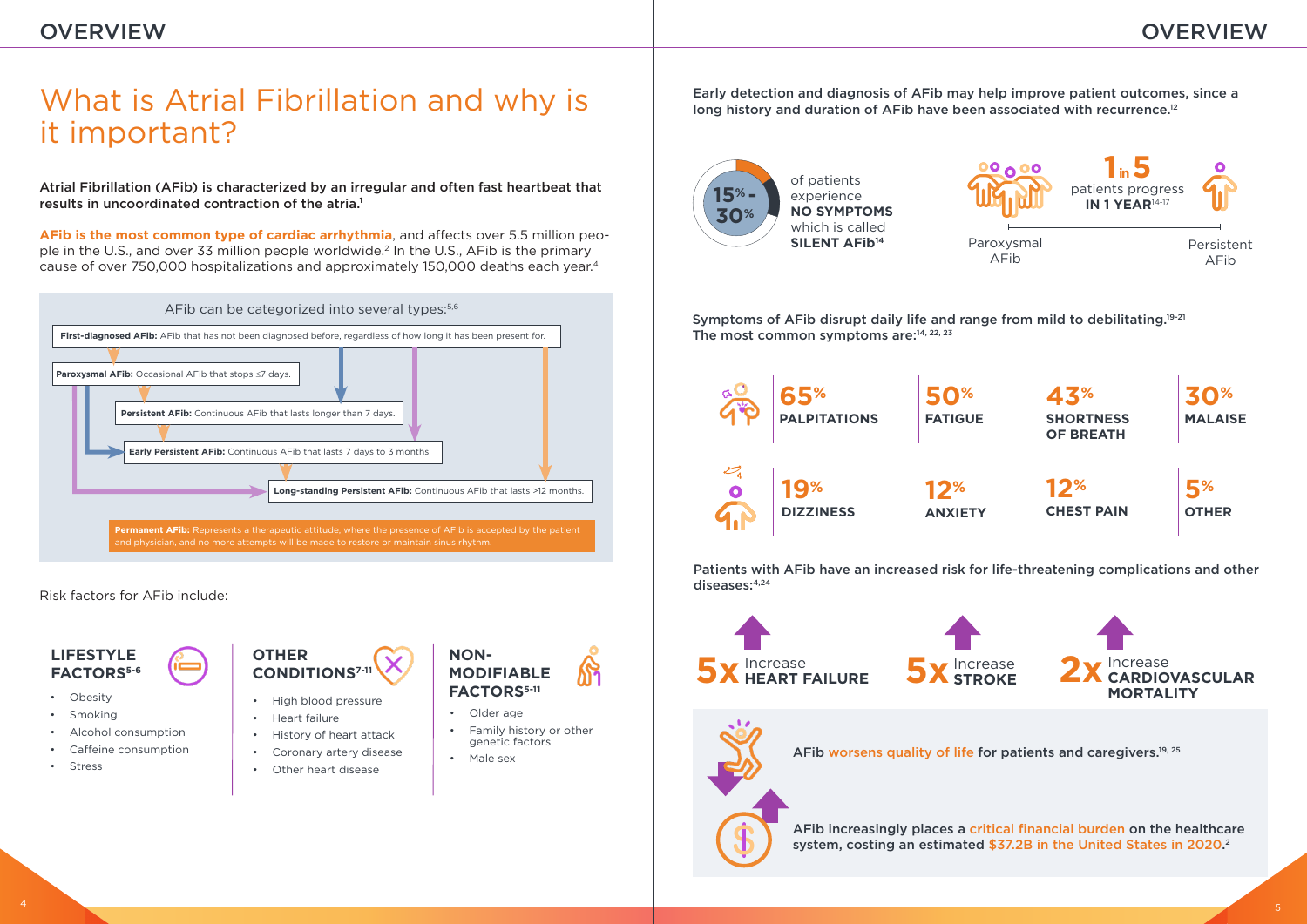Following the diagnosis of AFib, the 2014 AHA/ACC/HRS guidelines recommend an integrated and structured approach to patient care and AFib management that involves multidisciplinary healthcare teams and places patients in a central role in decision-making.26

**Abbreviations**: AAD = antiarrhythmic drug; AFib = Atrial Fibrillation; AVR = aortic valve replacement; CABG = coronary artery bypass graft; CHA2DS2-VASc = Congestive Heart failure, hypertension, Age ≥75 (doubled), Diabetes, Stroke (doubled), Vascular disease, Age 65–74, and Sex (female);  $HF =$  heart failure; LVEF = left ventricular ejection fraction

| <b>Oral Anticoagulation Therapy for Stroke</b><br>Prevention in patients with AFib <sup>26</sup>                                                                                                                                                              | In patients with $CHA2DS2-VASC score \geq 2,$<br>oral anticoagulation is recommended.                                                                                                                                                                                                                                                                                                                                                                                                                                                                              |
|---------------------------------------------------------------------------------------------------------------------------------------------------------------------------------------------------------------------------------------------------------------|--------------------------------------------------------------------------------------------------------------------------------------------------------------------------------------------------------------------------------------------------------------------------------------------------------------------------------------------------------------------------------------------------------------------------------------------------------------------------------------------------------------------------------------------------------------------|
| Rate Control Therapy to Lower and Control Heart<br>Rate and Improve Symptoms of AFib <sup>26</sup>                                                                                                                                                            | In patients with LVEF <40% or signs of congestive<br>HF, low dose ß-blockers are recommended.<br>In patients with LVEF $\geq$ 40%, $\beta$ -blockers or non-<br>dihydropyridine calcium channel antagonists are<br>recommended.<br>The recommended target heart rate to achieve is<br><110bpm.                                                                                                                                                                                                                                                                     |
| <b>Acute Rhythm Control Therapy to Restore</b><br>Normal Sinus Rhythm <sup>5</sup>                                                                                                                                                                            | Pharmacological or electrical cardioversion is<br>recommended when patients have:<br>- No or minimal signs of heart disease<br>- Coronary artery disease or left ventricular<br>hypertrophy<br>- Heart failure<br><b>Electrical cardioversion is recommended when:</b><br>- Hemodynamic instability is present                                                                                                                                                                                                                                                     |
| <b>Rhythm Control Therapy to Maintain Normal</b><br>Sinus Rhythm and Improve Symptoms of AFib <sup>26</sup><br>Guidelines recommend that treatment with AADs,<br>catheter ablation, and/or surgical ablation be<br>dependent on patient choice. <sup>26</sup> | AAD usage: needs to consider the presence of<br>comorbidities, cardiovascular risk, potential for<br>proarrhythmia, toxic effects, symptom burden,<br>and patient preference. <sup>2</sup><br><b>Catheter ablation recommended in:</b><br>Symptomatic paroxysmal AFib patients<br>refractory/intolerant to ≥1 AADs (Class I or III)<br>Catheter ablation may be considered in:<br>Persistent or long-standing persistent AFib<br>Congestive HF<br>- Older patients (>75 years)<br>Younger patients (<45 years)<br>Hypertrophic cardiomyopathy<br>Asymptomatic AFib |
| Selection of 2 <sup>nd</sup> Rhythm Control Therapy After<br>Failure of 1 <sup>st</sup> Rhythm Control Therapy. <sup>5</sup>                                                                                                                                  | After failure of first-line medical therapy or<br>catheter ablation, patients can work closely with<br>multidisciplinary care teams to decide on the<br>most appropriate treatment:<br>Another AAD<br>- Catheter ablation (first or repeat)<br>Hybrid therapy<br>$\overline{\phantom{a}}$                                                                                                                                                                                                                                                                          |

The therapeutic goal of the initial management strategy for AFib is to treat any underlying cardiovascular conditions and reduce the risk of stroke.<sup>5</sup>

#### **RATE CONTROL THERAPIES<sup>26</sup>**



## Current treatment options available for managing AFib

When multidisciplinary AF treatment teams were utilized to select appropriate treatment for AF patients, significant reductions in health resource utilization, inpatient admission rate and length of stay were observed.27, 46, 47

**PHARMACOLOGICAL**  Beta blockers or non-dihydropyridine calcium channel antagonists, digitalis glycosides, or amiodarone

**SURGICAL**  AV node ablation with pacemaker implantation

## TREATMENT OF AFIB PATIENTS



#### **RHYTHM CONTROL THERAPIES5, 26**

#### **RHYTHM CONTROL THERAPIES FOR AN EPISODE OF AFIB**



#### **NON-EPISODIC RHYTHM CONTROL THERAPIES**



**PHARMACOLOGICAL CARDIOVERSION**



**PHARMACOLOGICAL**





**ELECTRICAL CARDIOVERSION**



**CATHETER ABLATION**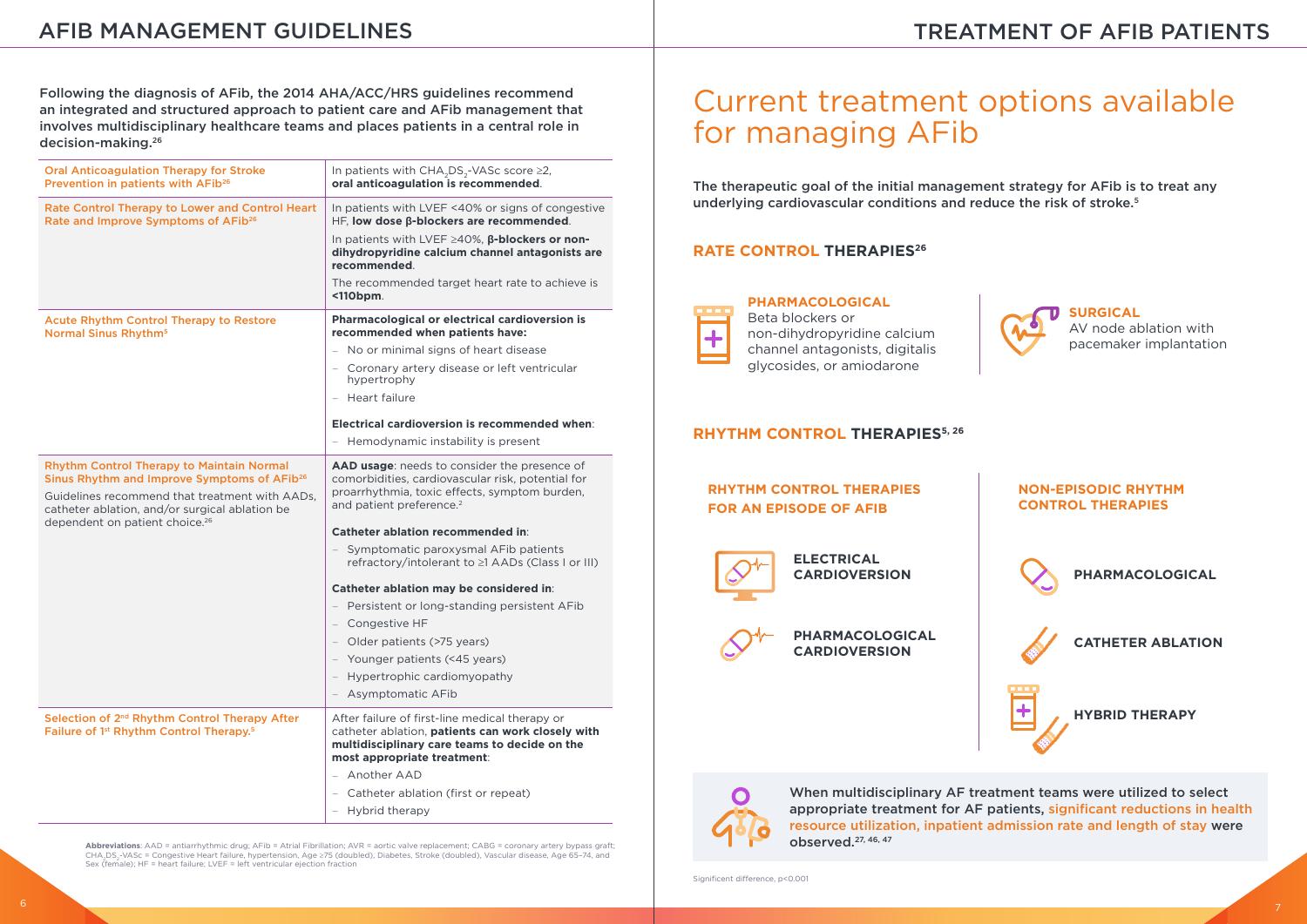## What is the impact of antiarrhythmic drug therapy in managing AFib?

Antiarrhythmic drug therapy is an integral part of maintaining sinus rhythm after cardioversion; antiarrhythmic drugs act to suppress the firing of or depress the transmission of abnormal electrical signals.5

#### **CLINICAL IMPACT**

**Antiarrhythmic drug therapy is safe and moderately effective at maintaining normal sinus rhythm; its impact on AFib-related complications such as stroke, heart failure and mortality have been demonstrated in a limited number of studies.**



of patients **DO NOT RESPOND TO** or **CANNOT TOLERATE MEDICATIONS**. 29

AADs are moderately effective:



success for **MAINTAINING NORMAL SINUS RHYTHM** at 1 year.28

Several studies show that AADs are cost effective, with key drivers including reduced adverse events, stroke, and mortality.<sup>30-32</sup>

**Abbreviations:** AAD = antiarrhythmic drug; AFib = Atrial Fibrillation; SF-36 = Short Form 36 questionnaire.

**cumulative cost** of AADs veer 9 years\*<sup>33</sup> **INCREASES 28% ANNUALLY**

#### **PATIENT IMPACT**

**Antiarrhythmic drug therapy is effective at controlling symptoms of AFib and significantly improves patient quality of life.**

Source: Jais et al. (2008)





**INITIAL COST** of AAD treatment is **LOW**



Cost of AAD therapy is influenced by its **toxicity level** and **effectiveness** in restoring sinus rhythm and **reducing the risk of AFib-related complications**. 30-32

#### **ECONOMIC IMPACT**

**Antiarrhythmic drug therapy is cost effective and affordable in the short term, but can be costly over the long term.**

### DRUG THERAPY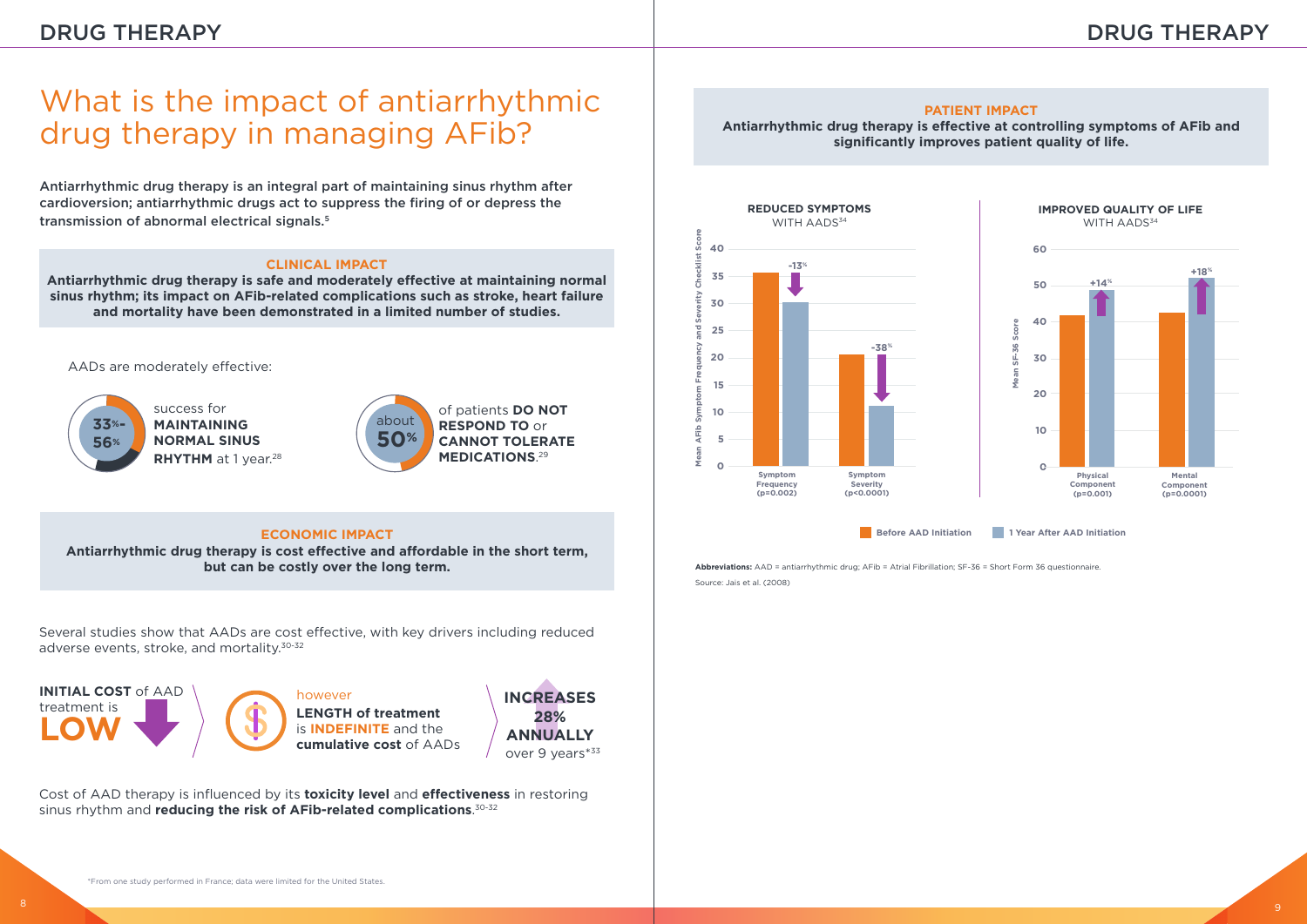Catheter ablation is used to create small scars on targeted parts of heart tissue that block the abnormal electrical signals causing the arrhythmia.<sup>5,6</sup>

## What is the impact of catheter ablation in managing AFib?

• Catheter ablation is highly effective in eligible patients with AFib, with recent studies reporting high rates of freedom from atrial arrhythmias at one year with advanced catheter ablation technology.

**84%-94% FREEDOM from atrial arrhythmia in** PAROXYSMAL AFIb AT 1 YEAR<sup>35-37</sup>

#### **CLINICAL IMPACT**

**Catheter ablation is highly effective at maintaining sinus rhythm, is associated with a low rate of adverse events and reduced risk of AFib-related complications, including stroke, dementia, heart failure, and mortality.**

### CATHETER ABLATION

After a single procedure

**Reductions** in symptom severity and improvements in quality of life after catheter ablation of AFib are **maintained over long-term follow-up**. 39

#### **PATIENT IMPACT**

**Catheter ablation is highly effective at controlling symptoms of AFib and significantly improves patient quality of life.**



Source: Mark et al. (2019) All results significant, where p<0.01

#### **ECONOMIC IMPACT**

**Catheter ablation is cost effective: it reduces the need for unplanned medical visits, additional treatments to control AFib, and subsequent treatment for long-term consequences of AFib, in turn, reducing overall healthcare cost.**

#### **CATHETER ABLATION**

reduces the need for unplanned ER visits and hospitalizations by up to

### **80%**

as compared to before ablation\*, 38, 44, 45  $(p < 0.05)$ 

## CATHETER ABLATION

\*At 2 years based on evidence from Canada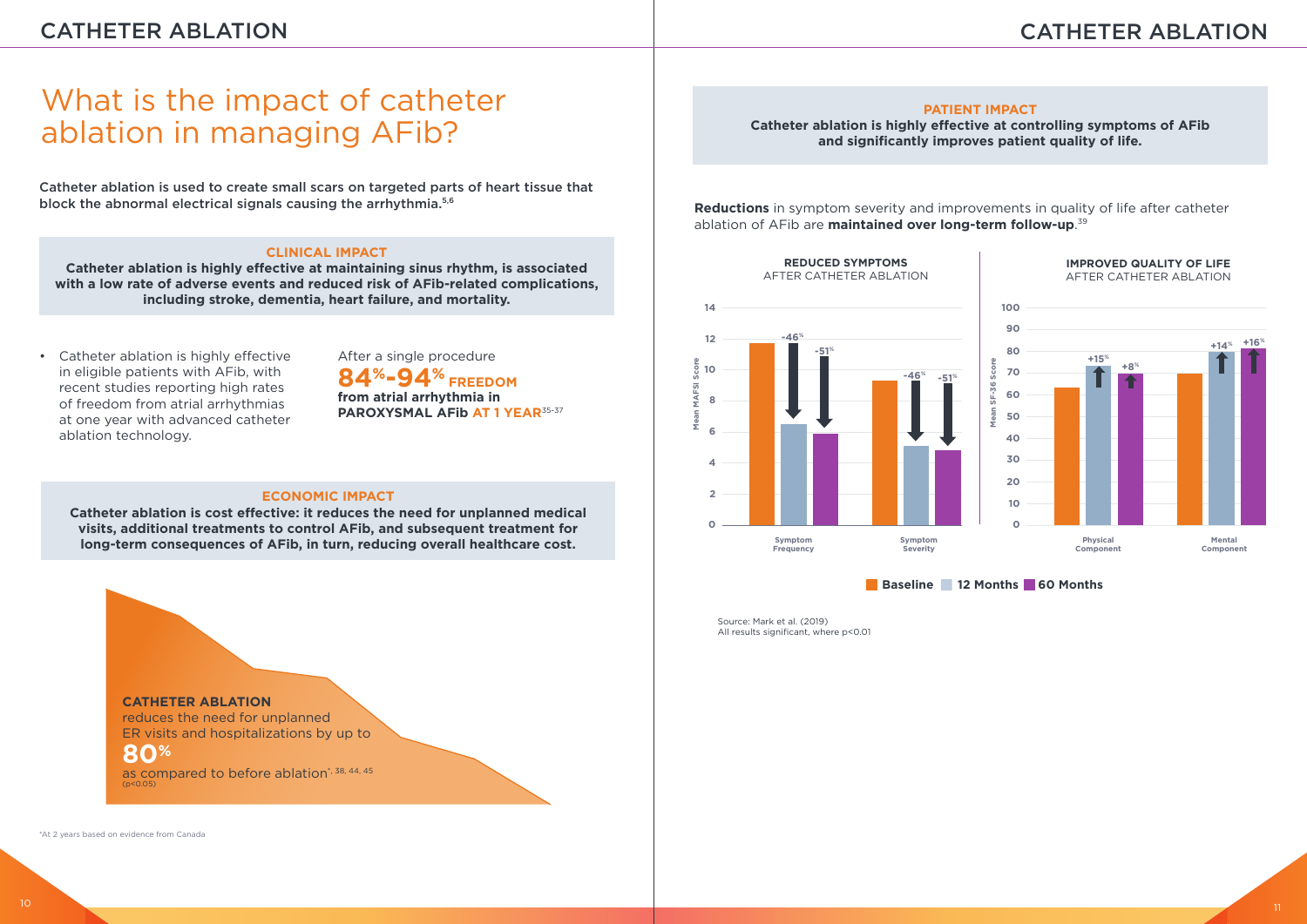### COMPARISON OF TREATMENTS

## What is the impact of catheter ablation compared to drug therapy in managing AFib?





Earlier treatment of Paroxysmal AFib delays disease progression.<sup>41</sup>



Paroxysmal AFib

UP TO 10X less likely to progress to persistent AFib than those on AADS\*41

Persistent AFib

## Patients with Paroxysmal AFib who undergo **Catheter ablation** are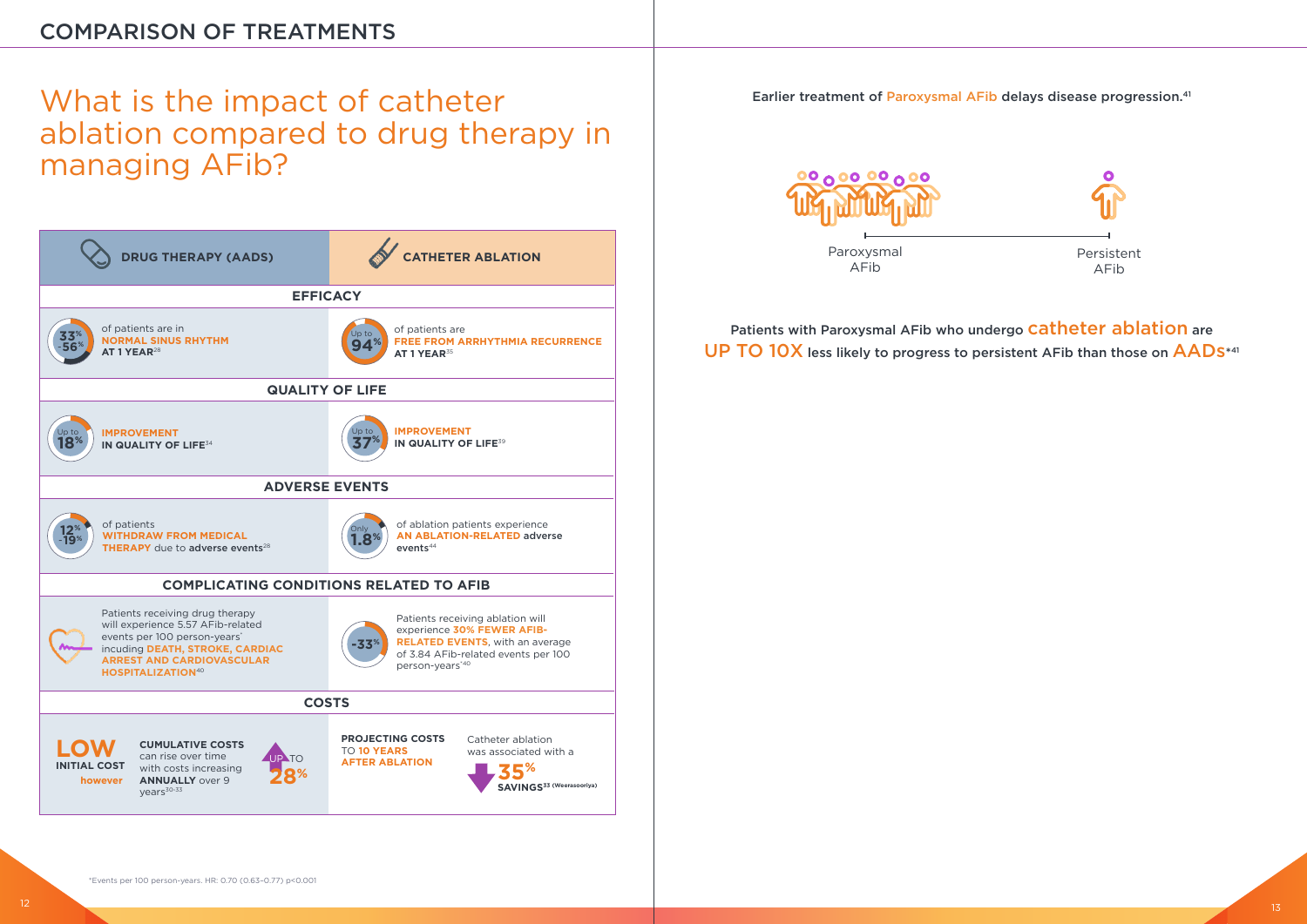#### **AFib patient care pathway management includes:**5,6

**The 2014 AHA/ACC/HRS guidelines on the management of AFib and the 2017 HRS/EHRA/ECAS/APHRS/SOLAECE expert consensus statement on catheter and surgical ablation of AFib recommend an integrated management strategy to reduce mortality, tailor management to patient preferences, and reduce hospitalizations.**

### CONCLUSION



over **4 years** after ablation, **as compared to**  drug therapy<sup>44</sup>



#### **OF COMPLICATIONS**

compared with drug therapy.44

**Catheter ablation is more effective than drug therapy at preventing AFib** 

**94**<sup>%</sup> FREE FROM Up to

improvement in survival **48% FREE FROM ATRIAL ARRHYTHMIA**  Up to

When MULTIDISCIPLINARY AF TREATMENT TEAMS were utilized to select appropriate treatment for AF patients, significant reductions in health resource utilization, inpatient admission rate and length of stay were observed.<sup>27, 46, 47</sup>

#### **Antiarrhythmic drug (AAD) therapy is MODERATELY EFFECTIVE.**

It is commonly associated with treatment withdrawals, however, it has been shown to improve quality of life, and is affordable in the short term.



## **33%** -**56%**

#### **Catheter ablation is HIGHLY EFFECTIVE**, associated with a low rate of procedurerelated adverse events, and has been shown to reduce the rate of AFib-

related complications. It has also been shown to improve quality of life, and reduce resource

utilization.

EARLIER ABLATION OF AFIB after diagnosis improves ablation-related outcomes and may reduce costs over the long term.26, 41



Education and screening programs aimed at INCREASING AWARENESS AND DIAGNOSIS OF AFIB are critical to reducing the risk of stroke and death in patients with undiagnosed AFib.42,43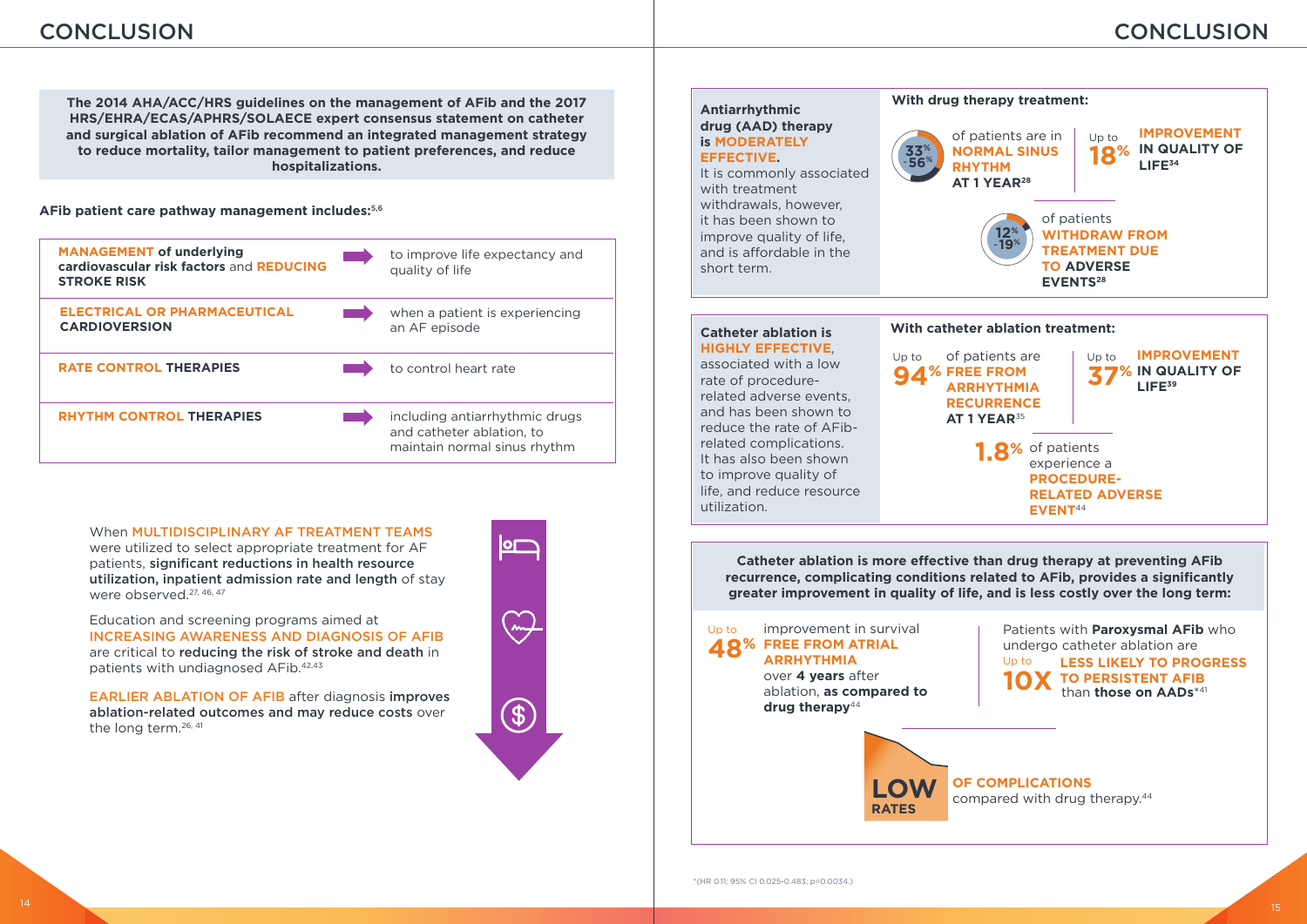- 1. Copley, Dianna Jo, and Kathleen M. Hill. "Atrial fibrillation: a review of treatments and current guidelines." AACN Advanced Critical Care 27.1 (2016): 120-128.
- 2. Khavjou, Olga, D. Phelps, and A. Leib. "Projections of cardiovascular disease prevalence and costs: 2015–2035." Dallas: American Heart Association (2016).
- 3. Chugh SS, Havmoeller R, Narayanan K, et al. Worldwide epidemiology of atrial fibrillation: a Global Burden of Disease 2010 Study. Circulation. 2014;129(8):837-847.
- 4. CDC Atrial Fibrillation Fact Sheet, 2017 Centers for Disease Control and Prevention (CDC) webpage on Atrial Fibrillation. www.cdc.gov accessed 07.29.2020.
- 5. Kirchhof P, Benussi S, Kotecha D, Ahlsson A, Atar D et al. (2016) 2016 ESC Guidelines for the management of atrial fibrillation developed in collaboration with EACTS. Eur Heart J 37 (38): 2893-2962.
- 6. Calkins H, Hindricks G, Cappato R, Kim YH, Saad EB et al. (2017) 2017 HRS/EHRA/ECAS/APHRS/SOLAECE expert consensus statement on catheter and surgical ablation of atrial fibrillation. Heart Rhythm 14 (10): e275-e444.
- 7. Naser N, Dilic M, Durak A, Kulic M, Pepic E et al. (2017) The Impact of Risk Factors and Comorbidities on The Incidence of Atrial Fibrillation. Mater Sociomed 29 (4): 231-236.
- 8. Allan V, Honarbakhsh S, Casas JP, Wallace J, Hunter R et al. (2017) Are cardiovascular risk factors also associated with the incidence of atrial fibrillation? A systematic review and field synopsis of 23 factors in 32 population-based cohorts of 20 million participants. Thromb Haemost 117 (5): 837-850.
- 9. Nystrom PK, Carlsson AC, Leander K, de Faire U, Hellenius ML et al. (2015) Obesity, metabolic syndrome and risk of atrial fibrillation: a Swedish, prospective cohort study. PLoS One 10 (5): e0127111.
- 10. Boriani G, Proietti M (2017) Atrial fibrillation prevention: an appraisal of current evidence. Heart.
- 11. Lloyd-Jones, Donald M., et al. "Lifetime risk for development of atrial fibrillation: the Framingham Heart Study." Circulation110.9 (2004): 1042-1046 12. Scherr D, Khairy P, Miyazaki S, Aurillac-Lavignolle V, Pascale P et al. (2015) Five-Year Outcome of Catheter Ablation of Persistent Atrial Fibrillation Using Termination of Atrial Fibrillation as a Procedural Endpoint.
- 13. Pathak RK, Middeldorp ME, Lau DH, Mehta AB, Mahajan R et al. (2014) Aggressive risk factor reduction study for atrial fibrillation and implications for the outcome of ablation: the ARREST-AF cohort study. J Am Coll Cardiol 64 (21): 2222-2231.
- 14. Rienstra M, Lubitz SA, Mahida S, Magnani JW, Fontes JD et al. (2012) Symptoms and functional status of patients with atrial fibrillation: state of the art and future research opportunities. Circulation 125 (23): 2933-2943.
- 15. Nieuwlaat R, Prins MH, Le Heuzey JY, Vardas PE, Aliot E et al. (2008) Prognosis, disease progression, and treatment of atrial fibrillation patients during 1 year: follow-up of the Euro Heart Survey on atrial fibrillation. Eur Heart J 29 (9): 1181-1189.
- 16. de Vos CB, Pisters R, Nieuwlaat R, Prins MH, Tieleman RG et al. (2010) Progression from paroxysmal to persistent atrial fibrillation clinical correlates and prognosis. J Am Coll Cardiol 55 (8): 725-731.
- 17. Dilaveris PE, Kennedy HL (2017) Silent atrial fibrillation: epidemiology, diagnosis, and clinical impact. Clin Cardiol 40 (6): 413-418.
- 18. Schnabel R, Pecen L, Engler D, Lucerna M, Sellal JM et al. (2018) Atrial fibrillation patterns are associated with arrhythmia progression and clinical outcomes. Heart.
- 19. Nazli C, Kahya Eren N, Yakar Tuluce S, Kocagra Yagiz IG, Kilicaslan B et al. (2016) Impaired quality of life in patients with intermittent atrial fibrillation. Anatol J Cardiol 16 (4): 250-255.
- 20. Rho RW, Page RL (2005) Asymptomatic atrial fibrillation. Prog Cardiovasc Dis 48 (2): 79-87.
- 21. Guerra F, Brambatti M, Nieuwlaat R, Marcucci M, Dudink E et al. (2017) Symptomatic atrial fibrillation and risk of cardiovascular events: data from the Euro Heart Survey. Europace 19 (12): 1922- 1929.
- 22. Zoni-Berisso M, Lercari F, Carazza T, Domenicucci S (2014) Epidemiology of atrial fibrillation: European perspective. Clin Epidemiol 6 213-220.
- 23. Lip GY, Laroche C, Ioachim PM, Rasmussen LH, Vitali-Serdoz L et al. (2014) Prognosis and treatment of atrial fibrillation patients by European cardiologists: one year follow-up of the EURObservational Research Programme-Atrial Fibrillation General Registry Pilot Phase (EORP-AF Pilot registry). Eur Heart J 35 (47): 3365-3376.
- 24. Odutayo A, Wong CX, Hsiao AJ, Hopewell S, Altman DG et al. (2016) Atrial fibrillation and risks of cardiovascular disease, renal disease, and death: systematic review and meta-analysis.
- 25. Coleman CI, Coleman SM, Vanderpoel J, Nelson W, Colby JA et al. (2012) Factors associated with 'caregiver burden' for atrial fibrillation patients. Int J Clin Pract 66 (10): 984-990.
- 26. January, Craig T., et al. "2014 AHA/ACC/HRS guideline for the management of patients with atrial fibrillation: a report of the American College of Cardiology/American Heart Association Task Force on Practice Guidelines and the Heart Rhythm Society." Journal of the American College of Cardiology 64.21 (2014): e1-e76.
- 27. Ptaszek LM, White B, Lubitz SA, et al. Effect of a Multidisciplinary Approach for the Management of Patients With Atrial Fibrillation in the Emergency Department on Hospital Admission Rate and Length of Stay. Am J Cardiol. 2016;118(1):64-71.
- 28. Lafuente-Lafuente C, Valembois L, Bergmann JF, Belmin J (2015) Antiarrhythmics for maintaining sinus rhythm after cardioversion of atrial fibrillation. Cochrane Database Syst Rev (3): Cd005049.
- 29. Calkins H, Reynolds MR, Spector P, Sondhi M, Xu Y et al. (2009) Treatment of atrial fibrillation with antiarrhythmic drugs or radiofrequency ablation: two systematic literature reviews and meta-analyses. Circ Arrhythm Electrophysiol 2 (4): 349-361.
- 30. Bruggenjurgen B, Kohler S, Ezzat N, Reinhold T, Willich SN (2013) Cost effectiveness of antiarrhythmic medications in patients suffering from atrial fibrillation. Pharmacoeconomics 31 (3): 195-213.
- 31. Nilsson J, Akerborg O, Bego-Le Bagousse G, Rosenquist M, Lindgren P (2013) Cost-effectiveness analysis of dronedarone versus other antiarrhythmic drugs for the treatment of atrial fibrillation--results for Canada, Italy, Sweden and Switzerland. Eur J Health Econ 14 (3): 481-493.
- 32. Akerborg O, Nilsson J, Bascle S, Lindgren P, Reynolds M (2012) Cost-effectiveness of dronedarone in atrial fibrillation: results for Canada, Italy, Sweden, and Switzerland. Clin Ther 34 (8): 1788-1802.
- 33. Weerasooriya R, Jais P, Le Heuzey JY, Scavee C, Choi KJ et al. (2003) Cost analysis of catheter ablation for paroxysmal atrial fibrillation. Pacing Clin Electrophysiol 26 (1 Pt 2): 292-294
- 34. Jais P, Cauchemez B, Macle L, Daoud E, Khairy P et al. (2008) Catheter ablation versus antiarrhythmic drugs for atrial fibrillation: the A4 study. Circulation 118 (24): 2498-2505.
- 35. Hussein A, Das M, Chaturvedi V, Asfour IK, Daryanani N et al. (2017) Prospective use of Ablation Index targets improves clinical outcomes following ablation for atrial fibrillation. J Cardiovasc Electrophysiol 28 (9): 1037-1047.
- 36. Taghji P, El Haddad M, Phlips T, Wolf M, Knecht S et al. (2018) Evaluation of a Strategy Aiming to Enclose the Pulmonary Veins With Contiguous and Optimized Radiofrequency Lesions in Paroxysmal Atrial Fibrillation: A Pilot Study. JACC Clin Electrophysiol 4 (1): 99-108.
- 37. Phlips T, Taghji P, El Haddad M, Wolf M, Knecht S et al. (2018) Improving procedural and one-year outcome after contact force-guided pulmonary vein isolation: the role of interlesion distance, ablation index, and contact force variability in the 'CLOSE'-protocol. Europace 20 (FI\_3): f419-f427 38. Samuel M, Avgil Tsadok M, Joza J, Behlouli H, Verma A et al. (2017) Catheter ablation for the treatment of atrial fibrillation is associated with a
- reduction in health care resource utilization. J Cardiovasc Electrophysiol 28 (7): 733-741. 39. Mark DB, Anstrom KJ, Sheng S, Piccini JP, Baloch KN et al. (2019) Effect of Catheter Ablation vs Medical Therapy on Quality of Life Among
- Patients With Atrial Fibrillation: The CABANA Randomized Clinical Trial. JAMA.
- 40. Noseworthy PA, Gersh BJ, Kent DM, et al. Atrial fibrillation ablation in practice: assessing CABANA generalizability. Eur Heart J. 2019;40(16):1257- 1264. doi:10.1093/eurheartj/ehz085.
- 41. Kuck KH, et al. (2019) Catheter ablation delays progression of atrial fibrillation from paroxysmal to persistent atrial fibrillation. ESC Late-breaking Science 2019. Paris, France. August 31, 2019.

43. Freedman B, Camm J, Calkins H, Healey JS, Rosenqvist M et al. (2017) Screening for Atrial Fibrillation:A Report of the AF-SCREEN International

44. Packer DL, Mark DB, Robb RA, et al. Effect of Catheter Ablation vs Antiarrhythmic Drug Therapy on Mortality, Stroke, Bleeding, and Cardiac 45. Reynolds, Matthew R et al. Cost-Effectiveness of Radiofrequency Catheter Ablation Compared With Antiarrhythmic Drug Therapy for Paroxysmal

- 42. Ben Freedman S, Lowres N (2015) Asymptomatic Atrial Fibrillation: The Case for Screening to Prevent Stroke. JAMA 314 (18): 1911-1912.
- Collaboration. Circulation 135 (19): 1851-1867.
- Arrest Among Patients With Atrial Fibrillation: The CABANA Randomized Clinical Trial. JAMA. 2019;321(13):1261–1274.
- Atrial Fibrillation. Circ Arrhythmia Electrophysiol. 2009;2:362-369.
- studies review. Eur J Cardiovasc Nurs. 2019;18(7):526-533.
- 47. Tran, Huyentran N et al. A multidisciplinary atrial fibrillation clinic. Current cardiology reviews vol. 9,1 (2013): 55-62. doi:10.2174/157340313805076287

46. Rush KL, Burton L, Schaab K, Lukey A. The impact of nurse-led atrial fibrillation clinics on patient and healthcare outcomes: a systematic mixed

### REFERENCES REFERENCES